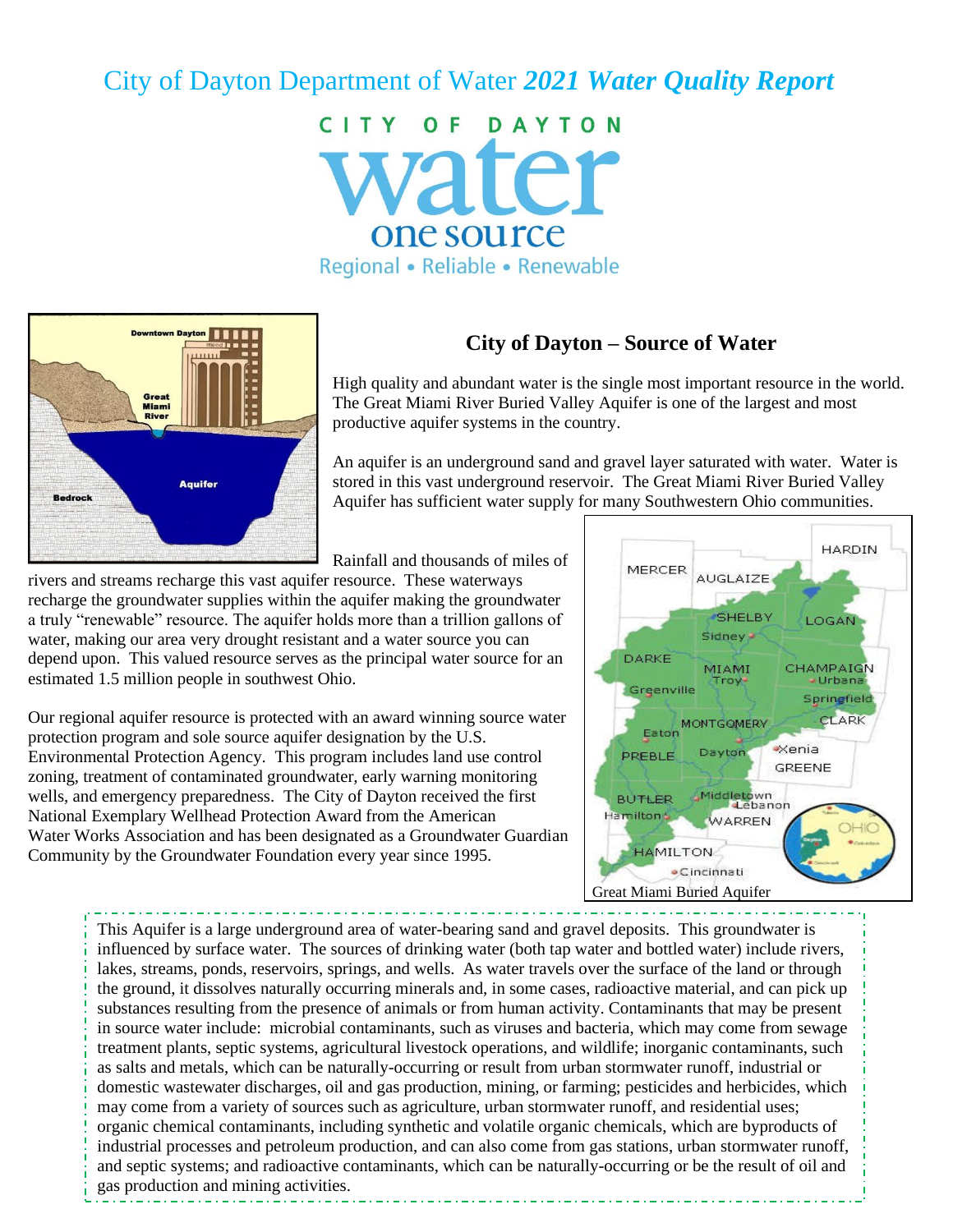

The City of Dayton Water Department treats and pumps drinking water to over 400,000 people in Montgomery County and part of Greene County. Water is supplied to water treatment plants by the Miami and the Mad River Well Fields. Wells pump groundwater from the Great Miami River Buried Valley Aquifer. Dayton uses recharge lagoons to help maintain the water table and allow large wells to efficiently pump water to the water plants. Dayton has approximately 110 production wells. Each of these large wells can pump from one to four million gallons per day.

# **Water Treatment Process**

Dayton's water treatment plants use conventional lime (calcium oxide) softening processes. After softening, the pH of the water is adjusted using carbon dioxide. The water is fluoridated and then later disinfected using with chlorine. Rapid sand filtration is the final step in the water treatment process. Dayton's Ottawa Water Plant and Miami Water Plant have rated treatment capacities of 96 million gallons of water per day (for each plant). In 2021, Dayton treated and pumped approximately 22.98 billion gallons of water.



Drinking water, including bottled water, may reasonably be expected to contain at least small amounts of some contaminants. The presence of contaminants does not necessarily indicate that water poses a health risk. In order to ensure that tap water is safe to drink, USEPA prescribes regulations which limit the amount of certain contaminants in water provided by public water systems. Food and Drug Administration regulations establish limits for contaminants in bottled water which shall provide the same protection for public health. More information about contaminants and potential health effects can be obtained by calling the Environmental Protection Agency's Safe Drinking Water Hotline (800-426-4791).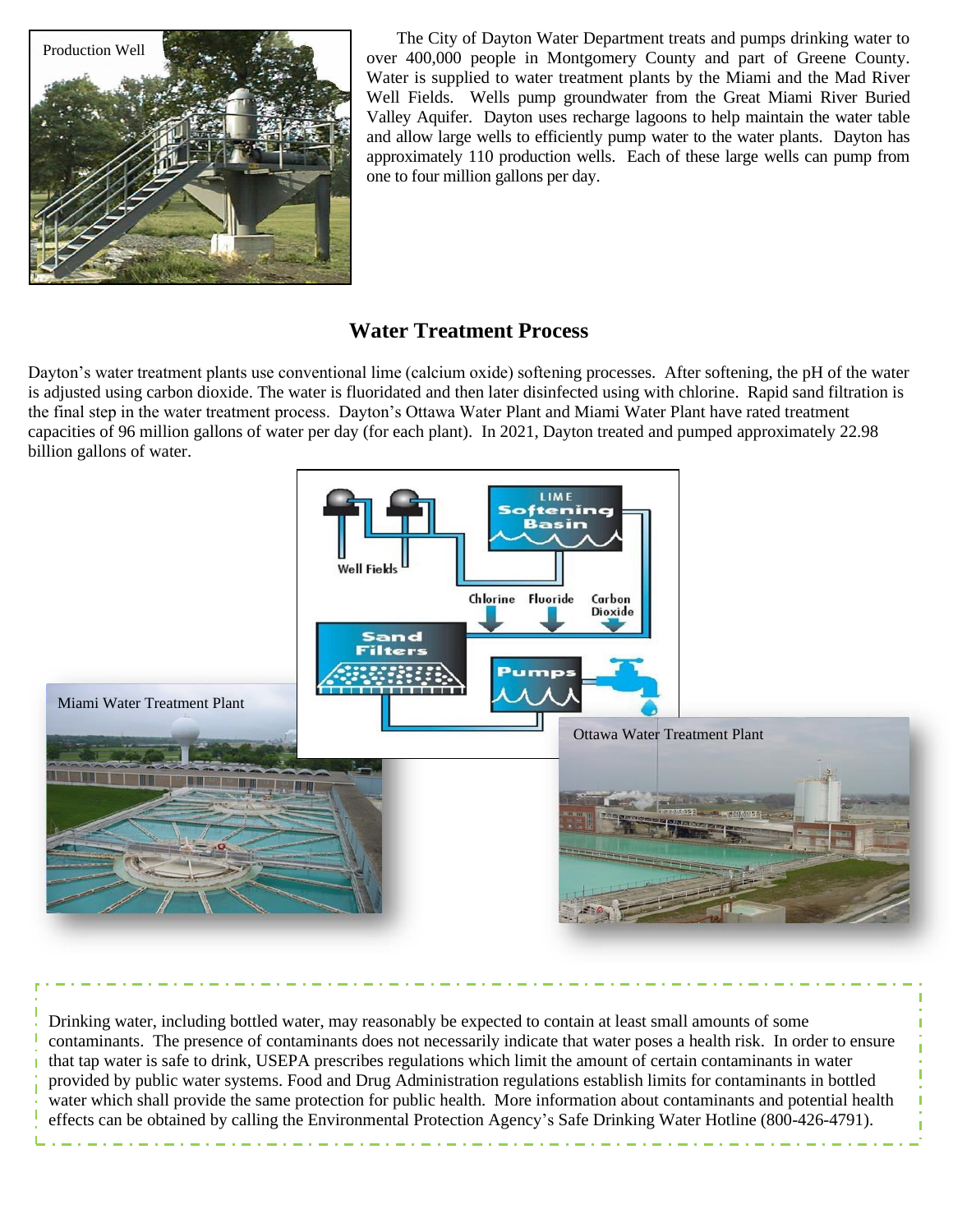# City of Dayton Department of Water **2021** Water Quality Report

|                                             |                |                              |                    |                                                               | We are proud to report that the City of Dayton complied with all MCL* standards for drinking water during 2021. |                |                   |                                                   |                          |                |                                                                                                                                                                                            |
|---------------------------------------------|----------------|------------------------------|--------------------|---------------------------------------------------------------|-----------------------------------------------------------------------------------------------------------------|----------------|-------------------|---------------------------------------------------|--------------------------|----------------|--------------------------------------------------------------------------------------------------------------------------------------------------------------------------------------------|
| 2021 Report                                 |                |                              | <b>Miami Plant</b> |                                                               |                                                                                                                 |                |                   | <b>Ottawa Plant</b>                               | <b>Typical Source of</b> |                |                                                                                                                                                                                            |
| <b>Substance (Unit)</b>                     | <b>Maximum</b> |                              |                    | <b>Ideal Goals Highest Level Range of Detection Violation</b> |                                                                                                                 | Year           |                   | <b>Highest Level Range of Detection Violation</b> |                          | Year           | <b>Contaminants</b>                                                                                                                                                                        |
|                                             | Allowed (MCL*) | (MCLG)                       | <b>Detected</b>    |                                                               |                                                                                                                 | <b>Sampled</b> | <b>Detected</b>   |                                                   |                          | <b>Sampled</b> |                                                                                                                                                                                            |
|                                             |                |                              |                    |                                                               |                                                                                                                 |                |                   |                                                   |                          |                |                                                                                                                                                                                            |
| <b>Regulated at the Treatment Plant</b>     |                |                              |                    |                                                               |                                                                                                                 |                |                   |                                                   |                          |                |                                                                                                                                                                                            |
| Fluoride (ppm)                              | $\overline{4}$ | $\overline{4}$               | 1.02               | $0.80 - 1.12$                                                 | N <sub>o</sub>                                                                                                  | 2021           | 0.99              | $0.81 - 1.01$                                     | N <sub>o</sub>           | 2021           | Erosion of natural deposits; Water<br>additive which promotes strong<br>teeth; Discharge from fertilizer<br>and aluminum factories.                                                        |
| Nitrate (ppm)                               | 10             | 10                           | 0.46               | 0.174-0.682                                                   | No.                                                                                                             | 2021           | 1.06              | 0.799-1.54                                        | N <sub>o</sub>           | 2021           | Runoff from fertilizer use;<br>Leaching from septic tanks,<br>sewage; Erosion of natural<br>deposits.                                                                                      |
| <b>Turbidity (NTU)</b>                      | $TT = 1$       | N/A                          | 0.11               | $0.01 - 0.11$                                                 | N <sub>0</sub>                                                                                                  | 2021           | 0.05              | $0.01 - 0.05$                                     | N <sub>o</sub>           | 2021           | Lime softening residuals; Soil                                                                                                                                                             |
|                                             |                | TT: $> 95\%$ must be $< 0.3$ |                    | $100\% < 0.31$                                                |                                                                                                                 |                | $100\% < 0.31$    |                                                   |                          |                | runoff.                                                                                                                                                                                    |
| <b>Total Organic Carbon (TOC)</b><br>(ppm)  | <b>TT</b>      | N/A                          | 0.67 <sup>2</sup>  | $0.50 - 0.76$                                                 | N <sub>o</sub>                                                                                                  | 2021           | $0.55^2$          | $0.47 - 0.66$                                     | N <sub>o</sub>           | 2021           | Naturally present in the<br>environment.                                                                                                                                                   |
| Barium (ppm)                                | $\overline{2}$ | $\overline{2}$               | 0.068              | N/A                                                           | No.                                                                                                             | 2021           | 0.046             | N/A                                               | N <sub>o</sub>           | 2021           | Discharge from metal refineries;<br>Erosion of natural deposits.                                                                                                                           |
| <b>Regulated at the Customer's Tap</b>      |                |                              |                    |                                                               |                                                                                                                 |                |                   |                                                   |                          |                |                                                                                                                                                                                            |
| Lead (ppb)                                  | $AL = 15$      | $\Omega$                     | 4.1                | No samples $>$ AL<br>$ND - 8.7$                               | N <sub>0</sub>                                                                                                  | 2020           | 4.1               | No samples $>$ AL<br>$ND - 8.7$                   | N <sub>o</sub>           | 2020           | Corrosion of household plumbing<br>materials; Erosion of natural<br>deposits.                                                                                                              |
| Copper (ppm)                                | $AL = 1.3$     | 1.3                          | 0.047              | No samples $>$ AL<br>$ND - 0.59$                              | N <sub>o</sub>                                                                                                  | 2020           | 0.047             | No samples $>AL$<br>$ND - 0.59$                   | <b>No</b>                | 2020           |                                                                                                                                                                                            |
|                                             |                |                              |                    |                                                               |                                                                                                                 |                |                   |                                                   |                          |                | 90% of samples were less than 4.1 ppb for lead and less than 0.047 ppm for copper. Lead and copper were not detected in most of the water samples. Results from samples collected in 2020. |
| <b>Regulated in the Distribution System</b> |                |                              |                    |                                                               |                                                                                                                 |                |                   |                                                   |                          |                |                                                                                                                                                                                            |
| <b>Trihalomethanes (THMs) (ppb)</b>         | $80^{3}$       | N/A                          | 27.57 <sup>3</sup> | $4.1 - 30.55$                                                 | N <sub>o</sub>                                                                                                  | 2021           | $27.57^{3}$       | $4.1 - 30.55$                                     | N <sub>o</sub>           | 2021           | By-product of drinking water<br>chlorination.                                                                                                                                              |
| Haloacetic Acids (HAA5s) (ppb)              | $60^{3}$       | N/A                          | $6.8^{3}$          | $ND-10.7$                                                     | N <sub>o</sub>                                                                                                  | 2021           | $6.8^{3}$         | $ND-10.7$                                         | N <sub>o</sub>           | 2021           | By-product of drinking water<br>chlorination.                                                                                                                                              |
| Chlorine (ppm)                              | $MRDL = 4$     | $MRDLG =$<br>4               | 1.28 <sup>4</sup>  | $1.22 - 1.37$                                                 | N <sub>o</sub>                                                                                                  | 2021           | 1.28 <sup>4</sup> | $1.22 - 1.37$                                     | N <sub>o</sub>           | 2021           | Water additive used to control<br>microbes.                                                                                                                                                |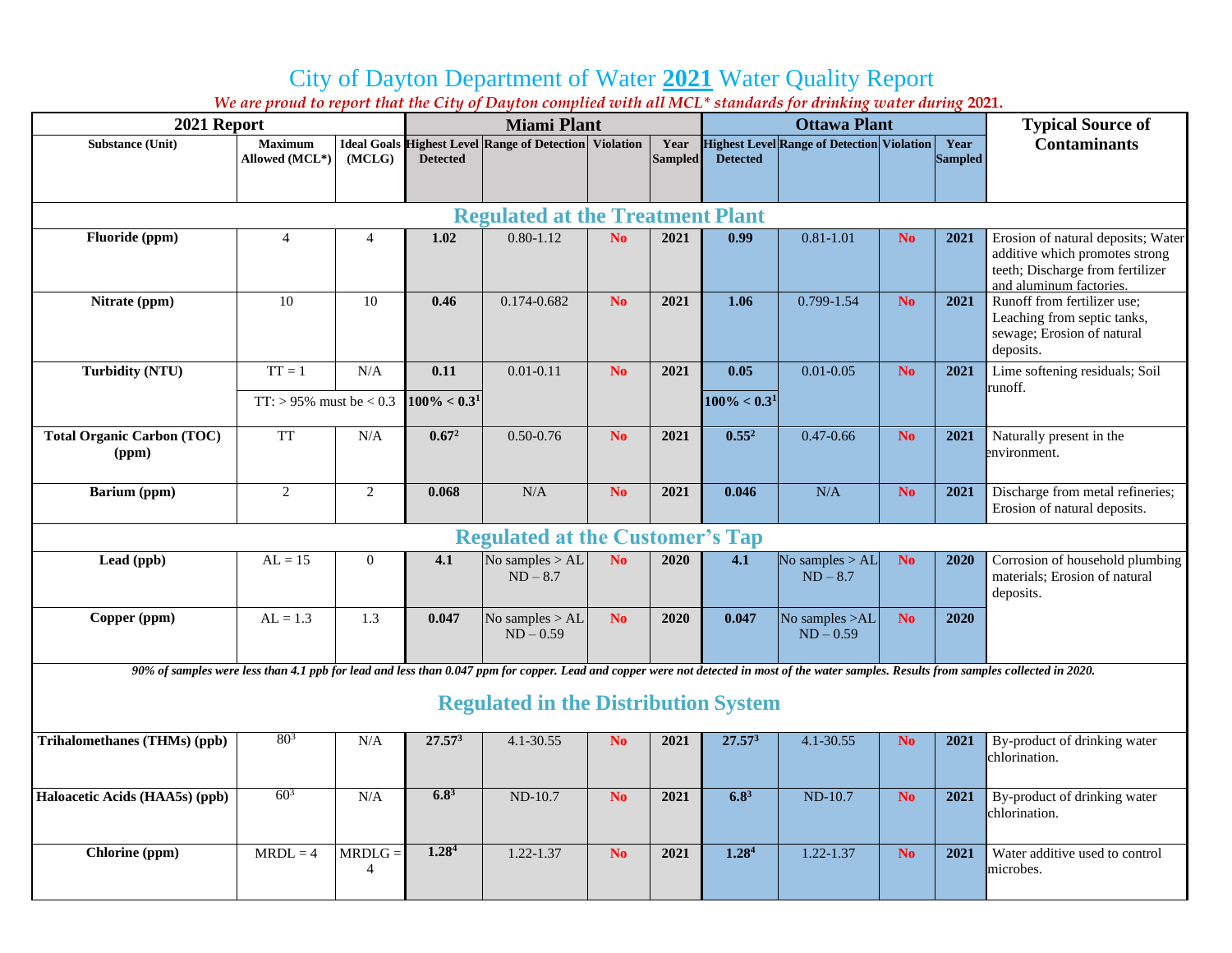# City of Dayton Department of Water **2021** Water Quality Report

*We are proud to report that the City of Dayton complied with all MCL\* standards for drinking water during* **2021.**

| Unregulated Compounds – concentration in ppm, ppb, & ppt (average and range are shown for water plant effluent samples) |                                              |        |                                                     |                              |                  |                        |                                         |                                     |                                       |                        |                                                                                                                                                                                                                                                                                                                                                                                                                                                                                                                                                                                                                                           |
|-------------------------------------------------------------------------------------------------------------------------|----------------------------------------------|--------|-----------------------------------------------------|------------------------------|------------------|------------------------|-----------------------------------------|-------------------------------------|---------------------------------------|------------------------|-------------------------------------------------------------------------------------------------------------------------------------------------------------------------------------------------------------------------------------------------------------------------------------------------------------------------------------------------------------------------------------------------------------------------------------------------------------------------------------------------------------------------------------------------------------------------------------------------------------------------------------------|
| 2021 Report                                                                                                             | <b>Miami Plant</b>                           |        |                                                     |                              |                  | <b>Ottawa Plant</b>    |                                         |                                     | <b>Typical Source of Contaminants</b> |                        |                                                                                                                                                                                                                                                                                                                                                                                                                                                                                                                                                                                                                                           |
| <b>Substance (Unit)</b>                                                                                                 | <b>Maximum</b><br><b>Allowed</b><br>$(MCL*)$ | (MCLG) | <b>Ideal Goals Highest Level</b><br><b>Detected</b> | Range of<br><b>Detection</b> | <b>Violation</b> | Year<br><b>Sampled</b> | <b>Highest Level</b><br><b>Detected</b> | <b>Range of</b><br><b>Detection</b> |                                       | Violation Year Sampled |                                                                                                                                                                                                                                                                                                                                                                                                                                                                                                                                                                                                                                           |
| <b>Bromodichloromethane</b> (ppb)                                                                                       | N/A                                          | N/A    | 1.75                                                | 1.60-1.89                    | N/A              | 2021                   | 1.52                                    | 1.34-1.70                           | N/A                                   | 2021                   | By-products of drinking water chlorination.                                                                                                                                                                                                                                                                                                                                                                                                                                                                                                                                                                                               |
| <b>Bromoform</b> (ppb)                                                                                                  | N/A                                          | N/A    | 0.34                                                | $ND-0.68$                    | N/A              | 2021                   | <b>ND</b>                               | <b>ND</b>                           | N/A                                   | 2021                   |                                                                                                                                                                                                                                                                                                                                                                                                                                                                                                                                                                                                                                           |
| Chloroform (ppb)                                                                                                        | N/A                                          | N/A    | 1.01                                                | $0.80 - 1.21$                | N/A              | 2021                   | 1.19                                    | 1.09-1.30                           | N/A                                   | 2021                   |                                                                                                                                                                                                                                                                                                                                                                                                                                                                                                                                                                                                                                           |
| Dibromochloromethane (ppb)                                                                                              | N/A                                          | N/A    | 1.88                                                | 1.64-2.21                    | N/A              | 2021                   | 1.38                                    | 1.16-1.60                           | N/A                                   | 2021                   |                                                                                                                                                                                                                                                                                                                                                                                                                                                                                                                                                                                                                                           |
| Perfluorooctanoic Acid (ppt)<br><b>PFOA</b>                                                                             | N/A                                          | N/A    | ND <sup>6</sup>                                     | N <sub>D</sub>               | N/A              | 2021                   | ND <sup>6</sup>                         | <b>ND</b>                           | N/A                                   | 2021                   | Per-<br>polyfluoroalkyl<br>substances<br>and<br>(PFAS)<br>man-made<br>of<br>a<br>group<br>are<br>chemicals applied to many industrial,<br>commercial and consumer products to<br>make them waterproof, stain resistant or<br>nonstick. PFAS are also used in products<br>like cosmetics, fast food packaging, and a<br>type of firefighting foam called aqueous<br>film forming foam (AFFF) which are used<br>mainly on large spills of flammable liquids,<br>such as jet fuel. PFAS are classified as<br>contaminants of emerging<br>concern,<br>meaning that research into the harm they<br>may cause to human health is still ongoing. |
| Perfluorooctanesulfonic Acid (ppt)<br><b>PFOS</b>                                                                       | N/A                                          | N/A    | ND <sup>6</sup>                                     | <b>ND</b>                    | N/A              | 2021                   | 8.076                                   | ND-13.3                             | N/A                                   | 2021                   |                                                                                                                                                                                                                                                                                                                                                                                                                                                                                                                                                                                                                                           |
| Perfluorohexanesulfonic Acid (ppt)<br><b>PFHxS</b>                                                                      | N/A                                          | N/A    | ND <sup>6</sup>                                     | <b>ND</b>                    | N/A              | 2021                   | 10.9 <sup>6</sup>                       | $7.7 - 14.9$                        | N/A                                   | 2021                   |                                                                                                                                                                                                                                                                                                                                                                                                                                                                                                                                                                                                                                           |

**1** Dayton complied with requirements for every month in 2021. Turbidity is a measure of the cloudiness of water and is an indication of the effectiveness of our filtration system. The turbidity limit set by the EPA is 0.3 NTU in 95% of the daily samples and shall not exceed 1 NTU at any time. As reported above, the City of Dayton's highest recorded turbidity result for **2021** at **Miami Plant** was 0.11 NTU and lowest monthly percentage of samples meeting the turbidity limits was **100%**, and at **Ottawa Treatment Plant** was 0.05 NTU and lowest monthly percentage of samples meeting the turbidity limits was **100%.**

**2** Dayton complied with alternate compliance criteria for TOC regulations under the D/DBP Rule. The level reported is "average".

**3** Highest running annual average.

**4** Highest running quarterly average

**5** In 2021 there were 0 distribution samples were positive for coliform bacteria. There were 1,512 samples analyzed.

**6** Health Action Levels for PFAS. PFOA: 70 ppt, PFOS: 70 ppt, Combined PFOA + PFOS: 70 ppt, PFHxS: 140 ppt

#### **Definitions**

**\*MCL = Maximum Contaminant Level** – The highest level of a contaminant that is allowed in drinking water. MCLs are set as close to the MCLGs as feasible using the best available treatment technology.

**MCLG = Maximum Contaminant Level Goal** – The level of a contaminant in drinking water below which there is no known or expected risk to health. MCLGs allow for a margin of safety. **NTU = Nephelometric Turbidity Units** (measure of "cloudiness")

**MRDL = Maximum Residual Disinfectant Level –** The highest level of a disinfectant allowed in drinking water. There is convincing evidence that addition of a disinfectant is necessary for control of microbial contaminants.

**MRDLG = Maximum Residual Disinfectant Level Goal –** The level of drinking water disinfectant below which there is no known or expected risk to health. MRDLGs do not reflect the benefits of the use of disinfectants to control microbial contaminants.

**TT = Treatment Technique** – A required process intended to reduce the level of a contaminant in drinking water.

**AL = Action Level** – The concentration of a contaminant which, if exceeded, triggers treatment or other requirements for a water system.

**picocuries per liter (pCi/L)** are units of measure of radioactivity

 $N/A$  = Not applicable  $\ge$  greater than  $\lt$  less than  $ND$  = Not detected

**Parts per Million (ppm)** are units of measure for concentration of a contaminant. A part per million corresponds to one second in 11.5 days.

**Parts per Billion (ppb)** are units of measure for concentration of a contaminant. A part per billion corresponds to one second in 31.7 years.

**Parts per Trillion (ppt)** are units of measure for concentration of a contaminant. A part per trillion corresponds to one second in 31,710 years.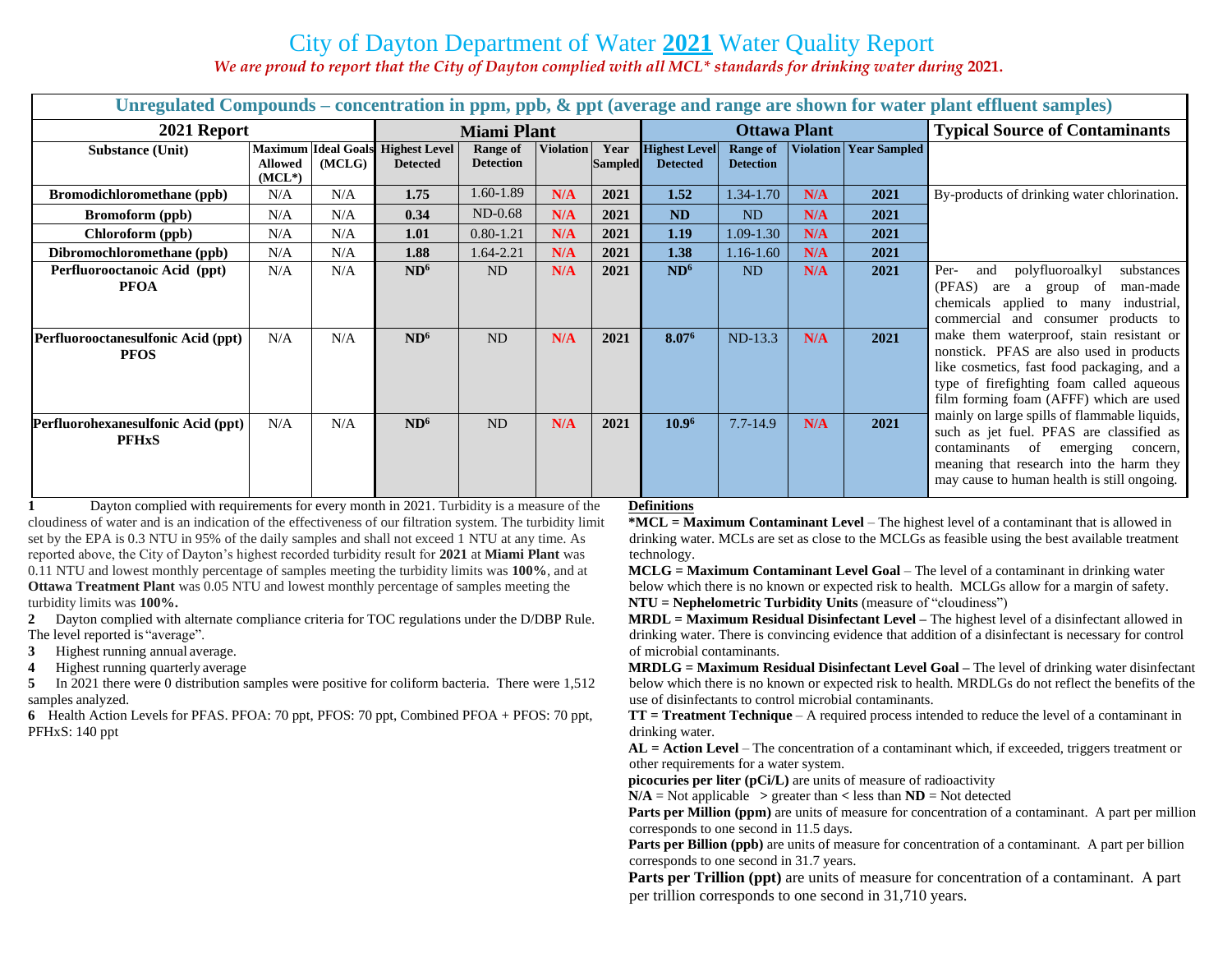### **Other Information**

*City of Dayton Department of Water had a current unconditioned license in 2021 to operate our public water system.*

### **Lead Information**

"If present, elevated levels of lead can cause serious health problems, especially for pregnant women and young children. Lead in drinking water is primarily from materials and components associated with service lines and home plumbing. The City of Dayton is responsible for providing high quality drinking water, but cannot control the variety of materials used in plumbing components. When your water has been sitting for several hours, you can minimize the potential for lead exposure by flushing your tap for 30 seconds to 2 minutes before using water for drinking or cooking. If you are concerned about lead in your water, you may wish to have your water tested. Information on lead in drinking water, testing methods, and steps you can take to minimize exposure is available from the Safe Drinking Water Hotline or at

*[http://www.epa.gov/safewat](http://www.epa.gov/safewater/lead) [er/lead](http://www.epa.gov/safewater/lead)."* **Paint chips and other exposures are significant sources of lead exposure. Lead was not detected in most of the samples collected at City of Dayton homes. Call 937-333-6093 for details.**

#### **Health Information**

Some people may be vulnerable to contaminates in drinking water than the general population. Immuno-compromised persons such as persons with cancer undergoing chemotherapy, persons who have undergone organ transplants, people with HIV/AIDS or other immune system disorders, some elderly, and infants can be particularly at risk from infections. These people should seek advice about drinking water from their health care providers. EPA/CDC guidelines on appropriate means to lessen the risk of infection by Cryptosporidium and other microbial contaminates are available from the Safe Drinking Water Hotline (800-426- 4761)

### **Source Water Assessment**

The Ohio EPA conducted a source water assessment of Dayton's water source. The assessment concluded that the aquifer supplying water to the City of Dayton's well fields has a high susceptibility to contamination. This determination is based on: the influence of surface water recharge to the aquifer; the presence of a relatively thin protective layer of clay overlying the aquifer; the shallow depth of the aquifer; contaminant plumes in Dayton's well field protection area; the presence of significant potential contaminant sources in the protection area; and the presence of contaminants in treated water. More information about the source water assessment or what consumers can do to help protect the aquifer is available by calling the Division of Environmental Management at (937) 333- 3725.